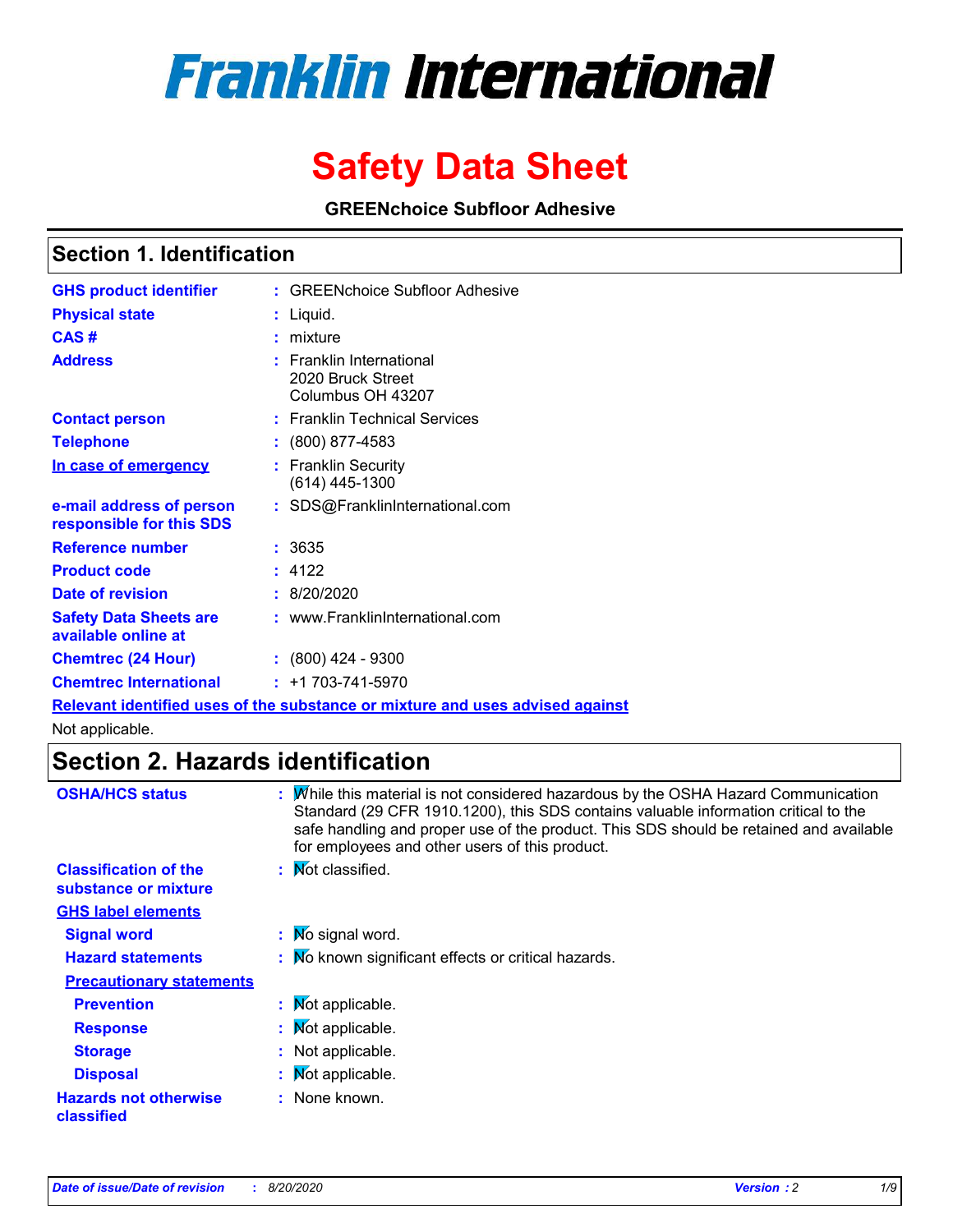### **Section 3. Composition/information on ingredients**

**Substance/mixture :** Mixture

Any concentration shown as a range is to protect confidentiality or is due to batch variation.

**There are no ingredients present which, within the current knowledge of the supplier and in the concentrations applicable, are classified as hazardous to health or the environment and hence require reporting in this section. Occupational exposure limits, if available, are listed in Section 8.**

### **Section 4. First aid measures**

| <b>Description of necessary first aid measures</b> |                                                                                                                                                                                                                                                                                                                                              |
|----------------------------------------------------|----------------------------------------------------------------------------------------------------------------------------------------------------------------------------------------------------------------------------------------------------------------------------------------------------------------------------------------------|
| <b>Eye contact</b>                                 | : Immediately flush eyes with plenty of water, occasionally lifting the upper and lower<br>eyelids. Check for and remove any contact lenses. Get medical attention if irritation<br>occurs.                                                                                                                                                  |
| <b>Inhalation</b>                                  | Remove victim to fresh air and keep at rest in a position comfortable for breathing. Get<br>medical attention if needed.                                                                                                                                                                                                                     |
| <b>Skin contact</b>                                | : Flush contaminated skin with plenty of water. Remove contaminated clothing and<br>shoes. Get medical attention if needed.                                                                                                                                                                                                                  |
| <b>Ingestion</b>                                   | Mash out mouth with water. Remove victim to fresh air and keep at rest in a position<br>comfortable for breathing. If material has been swallowed and the exposed person is<br>conscious, give small quantities of water to drink. Do not induce vomiting unless<br>directed to do so by medical personnel. Get medical attention if needed. |
| Most important symptoms/effects, acute and delayed |                                                                                                                                                                                                                                                                                                                                              |
| <b>Potential acute health effects</b>              |                                                                                                                                                                                                                                                                                                                                              |
| <b>Eye contact</b>                                 | : This product may irritate eyes upon contact.                                                                                                                                                                                                                                                                                               |
| <b>Inhalation</b>                                  | : No known significant effects or critical hazards.                                                                                                                                                                                                                                                                                          |
| <b>Skin contact</b>                                | : No known significant effects or critical hazards.                                                                                                                                                                                                                                                                                          |
| <b>Ingestion</b>                                   | : No known significant effects or critical hazards.                                                                                                                                                                                                                                                                                          |
| <b>Over-exposure signs/symptoms</b>                |                                                                                                                                                                                                                                                                                                                                              |
| <b>Eye contact</b>                                 | : No specific data.                                                                                                                                                                                                                                                                                                                          |
| <b>Inhalation</b>                                  | : No specific data.                                                                                                                                                                                                                                                                                                                          |
| <b>Skin contact</b>                                | No specific data.                                                                                                                                                                                                                                                                                                                            |
| <b>Ingestion</b>                                   | : No specific data.                                                                                                                                                                                                                                                                                                                          |
|                                                    | Indication of immediate medical attention and special treatment needed, if necessary                                                                                                                                                                                                                                                         |
| <b>Notes to physician</b>                          | : Treat symptomatically. Contact poison treatment specialist immediately if large<br>quantities have been ingested or inhaled.                                                                                                                                                                                                               |
| <b>Specific treatments</b>                         | : No specific treatment.                                                                                                                                                                                                                                                                                                                     |
| <b>Protection of first-aiders</b>                  | : Mo action shall be taken involving any personal risk or without suitable training.                                                                                                                                                                                                                                                         |
|                                                    |                                                                                                                                                                                                                                                                                                                                              |

**See toxicological information (Section 11)**

### **Section 5. Fire-fighting measures**

| : Use an extinguishing agent suitable for the surrounding fire.                                    |
|----------------------------------------------------------------------------------------------------|
| : None known.                                                                                      |
| : In a fire or if heated, a pressure increase will occur and the container may burst.              |
| : Decomposition products may include the following materials:<br>carbon dioxide<br>carbon monoxide |
|                                                                                                    |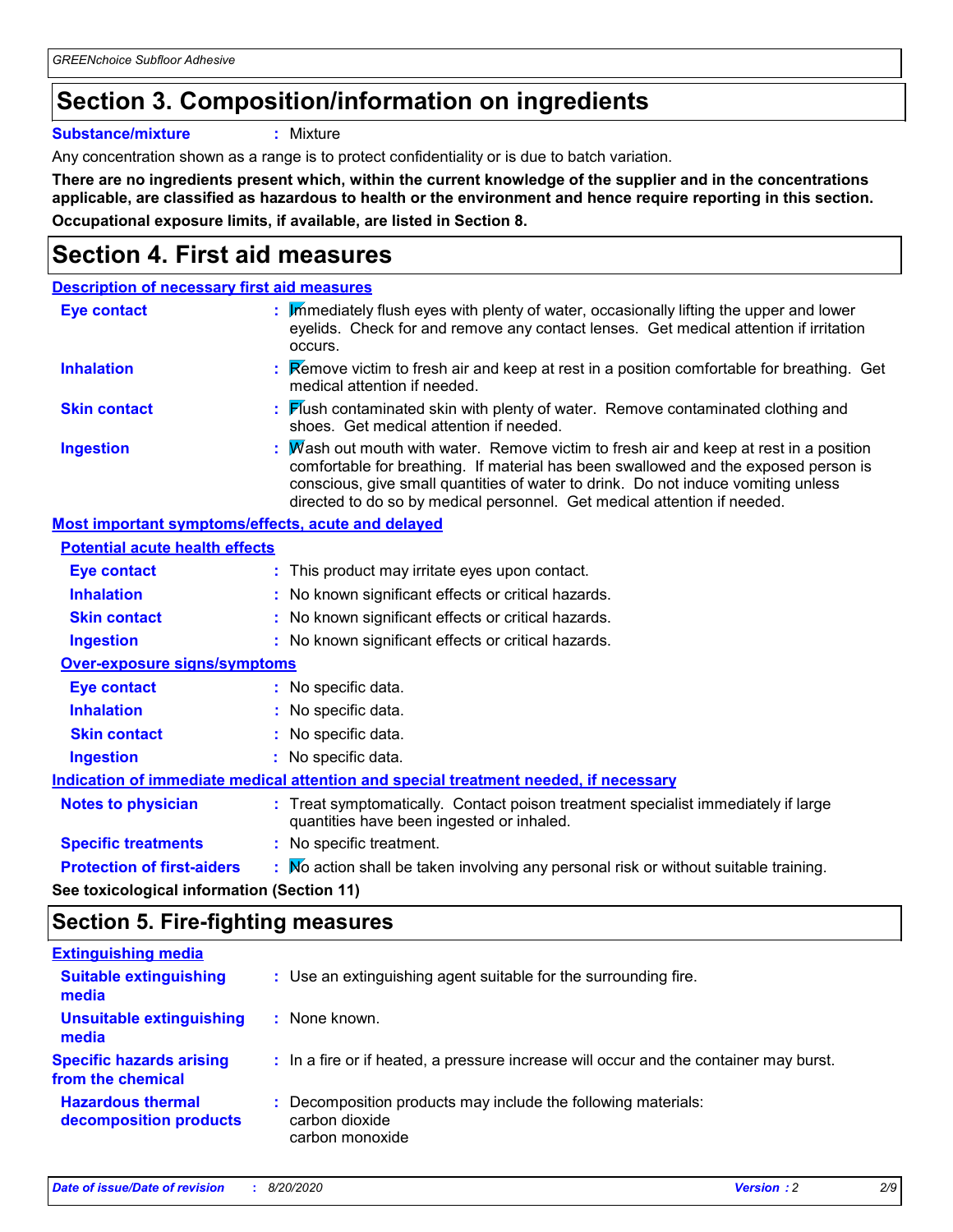### **Section 5. Fire-fighting measures**

| <b>Special protective actions</b><br>for fire-fighters | : Promptly isolate the scene by removing all persons from the vicinity of the incident if<br>there is a fire. No action shall be taken involving any personal risk or without suitable<br>training. |
|--------------------------------------------------------|-----------------------------------------------------------------------------------------------------------------------------------------------------------------------------------------------------|
| <b>Special protective</b>                              | Fire-fighters should wear appropriate protective equipment and self-contained breathing                                                                                                             |
| equipment for fire-fighters                            | apparatus (SCBA) with a full face-piece operated in positive pressure mode.                                                                                                                         |

### **Section 6. Accidental release measures**

|                                                              |    | <b>Personal precautions, protective equipment and emergency procedures</b>                                                                                                                                                                                                                                                                                                                                                                                                                                                                                                               |  |  |
|--------------------------------------------------------------|----|------------------------------------------------------------------------------------------------------------------------------------------------------------------------------------------------------------------------------------------------------------------------------------------------------------------------------------------------------------------------------------------------------------------------------------------------------------------------------------------------------------------------------------------------------------------------------------------|--|--|
| <b>For non-emergency</b><br>personnel                        |    | : Mo action shall be taken involving any personal risk or without suitable training.<br>Evacuate surrounding areas. Keep unnecessary and unprotected personnel from<br>entering. Do not touch or walk through spilled material. Put on appropriate personal<br>protective equipment.                                                                                                                                                                                                                                                                                                     |  |  |
| For emergency responders                                     | ÷. | If specialized clothing is required to deal with the spillage, take note of any information in<br>Section 8 on suitable and unsuitable materials. See also the information in "For non-<br>emergency personnel".                                                                                                                                                                                                                                                                                                                                                                         |  |  |
| <b>Environmental precautions</b>                             |    | : Avoid dispersal of spilled material and runoff and contact with soil, waterways, drains<br>and sewers. Inform the relevant authorities if the product has caused environmental<br>pollution (sewers, waterways, soil or air).                                                                                                                                                                                                                                                                                                                                                          |  |  |
| <b>Methods and materials for containment and cleaning up</b> |    |                                                                                                                                                                                                                                                                                                                                                                                                                                                                                                                                                                                          |  |  |
| <b>Small spill</b>                                           |    | : Stop leak if without risk. Move containers from spill area. Dilute with water and mop up<br>if water-soluble. Alternatively, or if water-insoluble, absorb with an inert dry material and<br>place in an appropriate waste disposal container. Dispose of via a licensed waste<br>disposal contractor.                                                                                                                                                                                                                                                                                 |  |  |
| <b>Large spill</b>                                           |    | Stop leak if without risk. Move containers from spill area. Prevent entry into sewers,<br>water courses, basements or confined areas. Wash spillages into an effluent treatment<br>plant or proceed as follows. Contain and collect spillage with non-combustible,<br>absorbent material e.g. sand, earth, vermiculite or diatomaceous earth and place in<br>container for disposal according to local regulations (see Section 13). Dispose of via a<br>licensed waste disposal contractor. Note: see Section 1 for emergency contact<br>information and Section 13 for waste disposal. |  |  |
|                                                              |    |                                                                                                                                                                                                                                                                                                                                                                                                                                                                                                                                                                                          |  |  |

### **Section 7. Handling and storage**

| <b>Precautions for safe handling</b>                                      |                                                                                                                                                                                                                                                                                                                                                                                                                                                                                                                                                                                                                                                              |
|---------------------------------------------------------------------------|--------------------------------------------------------------------------------------------------------------------------------------------------------------------------------------------------------------------------------------------------------------------------------------------------------------------------------------------------------------------------------------------------------------------------------------------------------------------------------------------------------------------------------------------------------------------------------------------------------------------------------------------------------------|
| <b>Protective measures</b>                                                | : Put on appropriate personal protective equipment (see Section 8).                                                                                                                                                                                                                                                                                                                                                                                                                                                                                                                                                                                          |
| <b>Advice on general</b><br>occupational hygiene                          | : Eating, drinking and smoking should be prohibited in areas where this material is<br>handled, stored and processed. Workers should wash hands and face before eating,<br>drinking and smoking. Remove contaminated clothing and protective equipment before<br>entering eating areas. See also Section 8 for additional information on hygiene<br>measures.                                                                                                                                                                                                                                                                                                |
| <b>Conditions for safe storage,</b><br>including any<br>incompatibilities | : Store between the following temperatures: 10 to 32.222°C (50 to 90°F). Store in<br>accordance with local regulations. Store in original container protected from direct<br>sunlight in a dry, cool and well-ventilated area, away from incompatible materials (see<br>Section 10) and food and drink. Keep container tightly closed and sealed until ready for<br>use. Containers that have been opened must be carefully resealed and kept upright to<br>prevent leakage. Do not store in unlabeled containers. Use appropriate containment to<br>avoid environmental contamination. See Section 10 for incompatible materials before<br>handling or use. |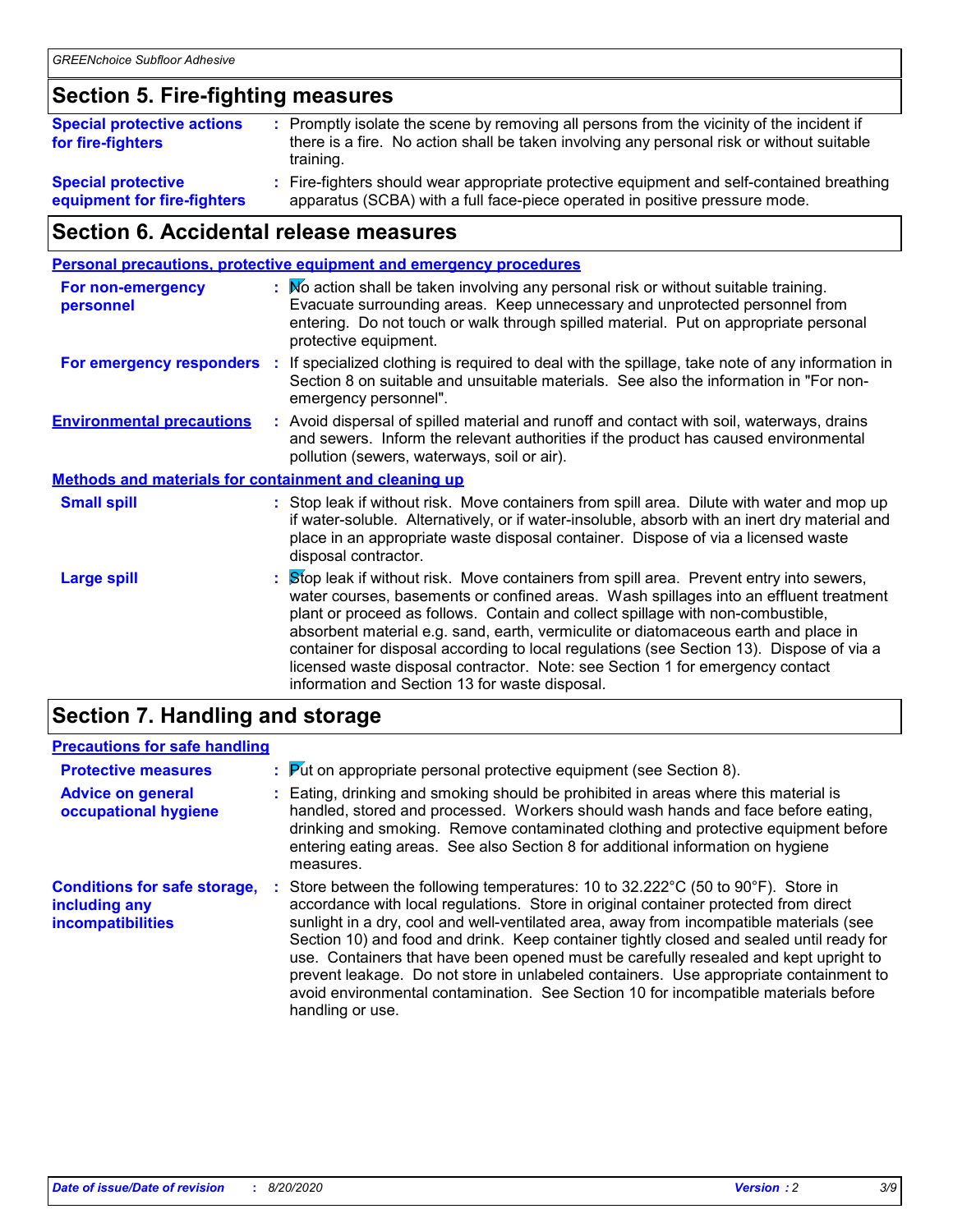### **Section 8. Exposure controls/personal protection**

#### **Control parameters**

| <b>Occupational exposure limits</b><br>None.      |                                                                                                                                                                                                                                                                                                                                                                                                   |  |  |
|---------------------------------------------------|---------------------------------------------------------------------------------------------------------------------------------------------------------------------------------------------------------------------------------------------------------------------------------------------------------------------------------------------------------------------------------------------------|--|--|
| <b>Appropriate engineering</b><br><b>controls</b> | : Cood general ventilation should be sufficient to control worker exposure to airborne<br>contaminants.                                                                                                                                                                                                                                                                                           |  |  |
| <b>Environmental exposure</b><br><b>controls</b>  | : Emissions from ventilation or work process equipment should be checked to ensure<br>they comply with the requirements of environmental protection legislation. In some<br>cases, fume scrubbers, filters or engineering modifications to the process equipment<br>will be necessary to reduce emissions to acceptable levels.                                                                   |  |  |
| <b>Individual protection measures</b>             |                                                                                                                                                                                                                                                                                                                                                                                                   |  |  |
| <b>Hygiene measures</b>                           | : Wash hands, forearms and face thoroughly after handling chemical products, before<br>eating, smoking and using the lavatory and at the end of the working period.<br>Appropriate techniques should be used to remove potentially contaminated clothing.<br>Wash contaminated clothing before reusing. Ensure that eyewash stations and safety<br>showers are close to the workstation location. |  |  |
| <b>Eye/face protection</b>                        | : Safety eyewear complying with an approved standard should be used when a risk<br>assessment indicates this is necessary to avoid exposure to liquid splashes, mists,<br>gases or dusts. If contact is possible, the following protection should be worn, unless<br>the assessment indicates a higher degree of protection: safety glasses with side-<br>shields.                                |  |  |
| <b>Skin protection</b>                            |                                                                                                                                                                                                                                                                                                                                                                                                   |  |  |
| <b>Hand protection</b>                            | : Chemical-resistant, impervious gloves complying with an approved standard should be<br>worn at all times when handling chemical products if a risk assessment indicates this is<br>necessary.                                                                                                                                                                                                   |  |  |
| <b>Body protection</b>                            | : Personal protective equipment for the body should be selected based on the task being<br>performed and the risks involved and should be approved by a specialist before<br>handling this product.                                                                                                                                                                                               |  |  |
| <b>Other skin protection</b>                      | : Appropriate footwear and any additional skin protection measures should be selected<br>based on the task being performed and the risks involved and should be approved by a<br>specialist before handling this product.                                                                                                                                                                         |  |  |
| <b>Respiratory protection</b>                     | Based on the hazard and potential for exposure, select a respirator that meets the<br>appropriate standard or certification. Respirators must be used according to a<br>respiratory protection program to ensure proper fitting, training, and other important<br>aspects of use.                                                                                                                 |  |  |

### **Section 9. Physical and chemical properties**

| <b>Appearance</b>                                                       |                                               |
|-------------------------------------------------------------------------|-----------------------------------------------|
| <b>Physical state</b>                                                   | : Liquid. [Paste.]                            |
| <b>Color</b>                                                            | : Off-white.                                  |
| Odor                                                                    | : Characteristic.                             |
| <b>Odor threshold</b>                                                   | : Not available.                              |
| рH                                                                      | $: 6.5 \text{ to } 8.5$                       |
| <b>Melting point</b>                                                    | $:$ Not available.                            |
| <b>Boiling point</b>                                                    | : $100^{\circ}$ C (212 $^{\circ}$ F)          |
| <b>Flash point</b>                                                      | : Closed cup: >93.333°C (>200°F) [Setaflash.] |
| <b>Evaporation rate</b>                                                 | $:$ <1 (butyl acetate = 1)                    |
| <b>Flammability (solid, gas)</b>                                        | : Not available.                              |
| <b>Lower and upper explosive : Not available.</b><br>(flammable) limits |                                               |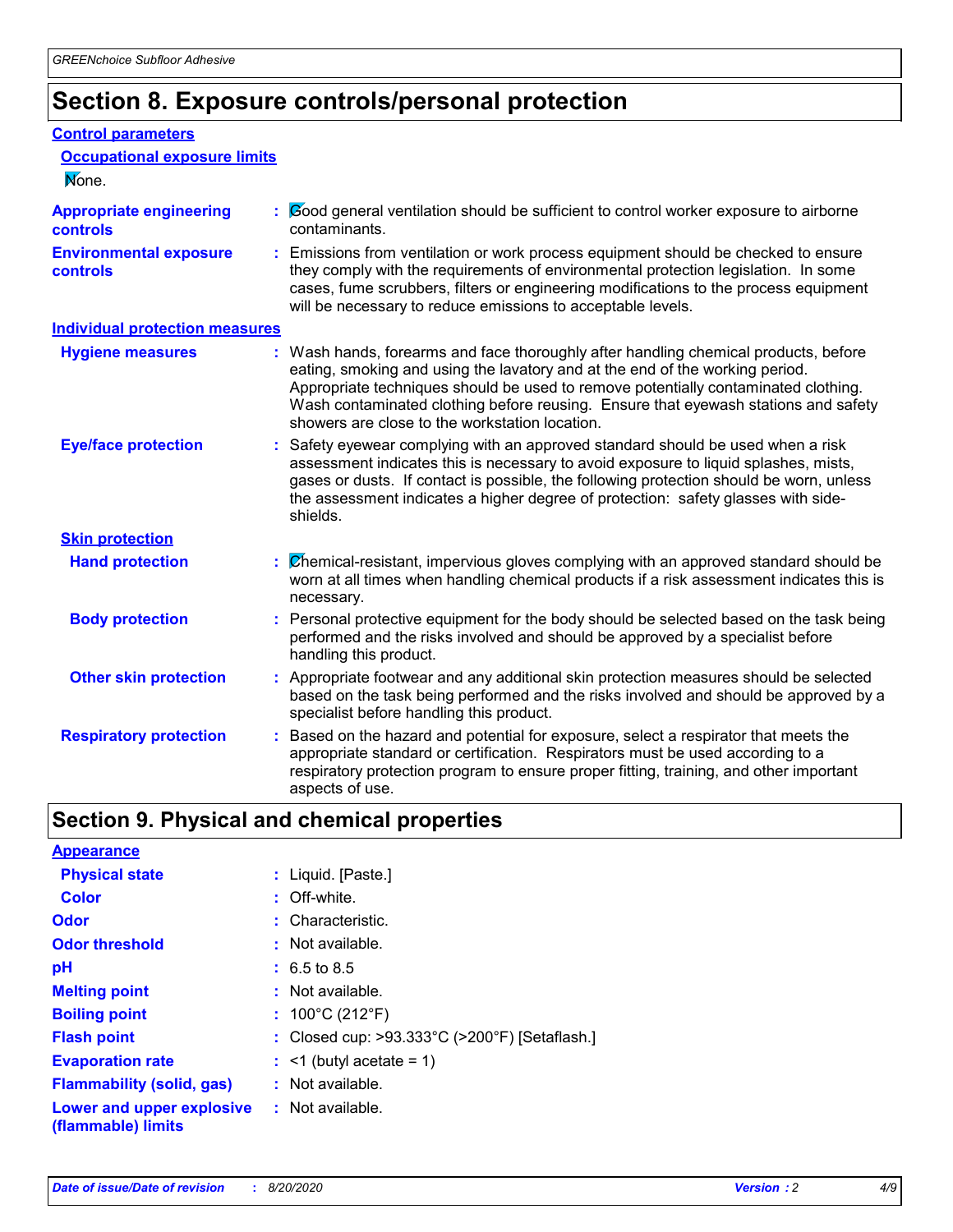### **Section 9. Physical and chemical properties**

| <b>VOC (less water, less</b><br>exempt solvents)  | : $49.39$ g/l      |
|---------------------------------------------------|--------------------|
| <b>Volatility</b>                                 | : 32.48% (w/w)     |
| <b>Vapor density</b>                              | : Not available.   |
| <b>Relative density</b>                           | : 1.27537          |
| <b>Solubility</b>                                 | : Not available.   |
| <b>Solubility in water</b>                        | : Not available.   |
| <b>Partition coefficient: n-</b><br>octanol/water | $:$ Not available. |
| <b>Auto-ignition temperature</b>                  | : Not available.   |
| <b>Decomposition temperature</b>                  | : Not available.   |
| <b>Viscosity</b>                                  | : Not available.   |

### **Section 10. Stability and reactivity**

| <b>Reactivity</b>                            |   | : No specific test data related to reactivity available for this product or its ingredients.            |
|----------------------------------------------|---|---------------------------------------------------------------------------------------------------------|
| <b>Chemical stability</b>                    |   | : The product is stable.                                                                                |
| <b>Possibility of hazardous</b><br>reactions |   | : Under normal conditions of storage and use, hazardous reactions will not occur.                       |
| <b>Conditions to avoid</b>                   | ÷ | No specific data.                                                                                       |
| <b>Incompatible materials</b>                |   | No specific data.                                                                                       |
| <b>Hazardous decomposition</b><br>products   |   | Under normal conditions of storage and use, hazardous decomposition products should<br>not be produced. |

### **Section 11. Toxicological information**

#### **Information on toxicological effects**

#### **Acute toxicity Not available.**

#### **Irritation/Corrosion**

Not available.

### **Conclusion/Summary**

- 
- **Sensitization**

Not available.

### **Mutagenicity**

Not available.

#### **Carcinogenicity** Not available.

**Reproductive toxicity** Not available.

#### **Teratogenicity** Not available.

**Skin Example 3 :** Prolonged or repeated contact can defat the skin and lead to irritation, cracking and/or dermatitis.

- **Eyes :** This product may irritate eyes upon contact.
- **Respiratory :** Inhalation of oil mist or vapors at elevated temperatures may cause respiratory irritation.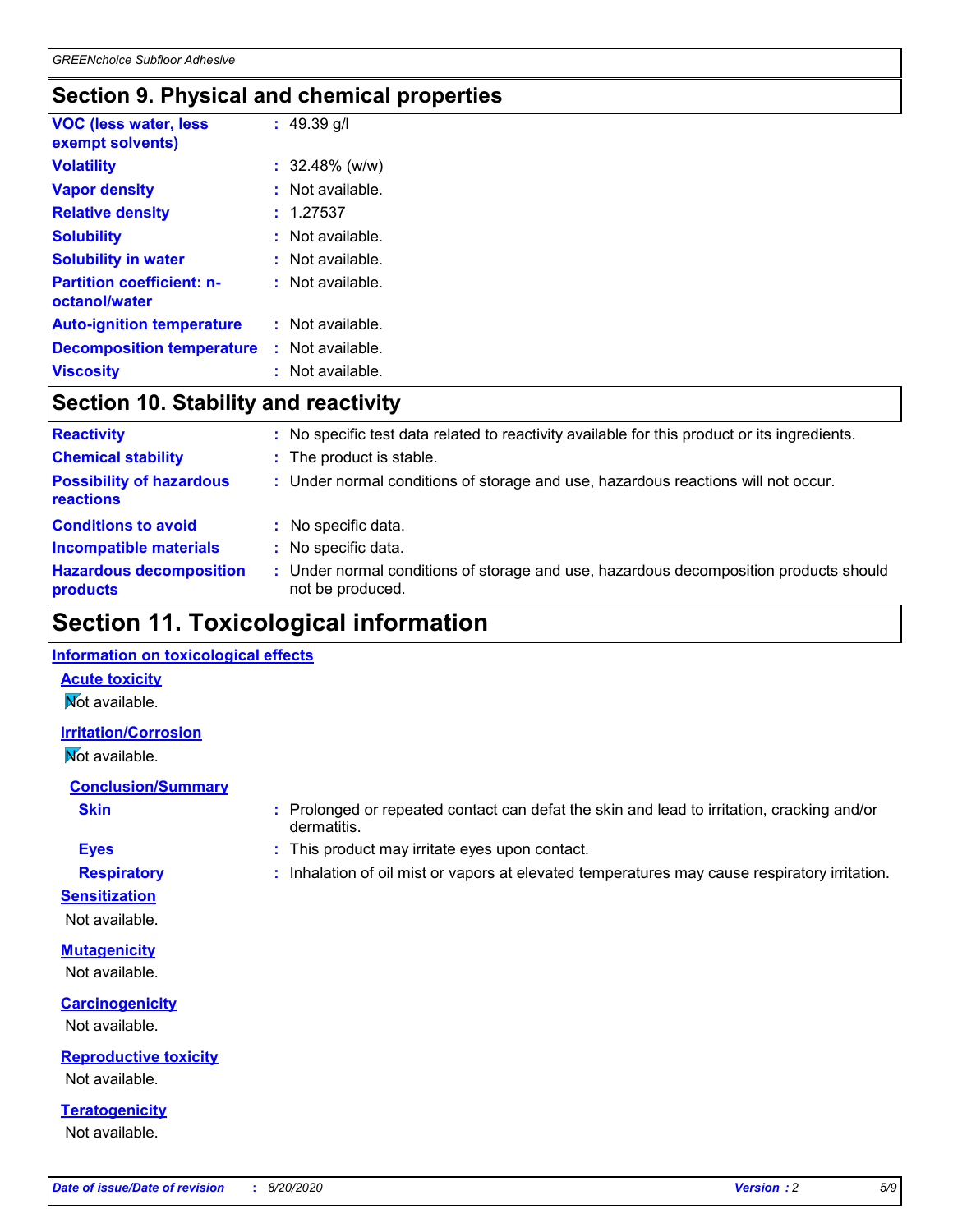### **Section 11. Toxicological information**

| <b>Specific target organ toxicity (single exposure)</b><br><b>Not</b> available. |                                                                                          |                  |
|----------------------------------------------------------------------------------|------------------------------------------------------------------------------------------|------------------|
| <b>Specific target organ toxicity (repeated exposure)</b><br>Mot available.      |                                                                                          |                  |
| <b>Aspiration hazard</b><br>Not available.                                       |                                                                                          |                  |
| <b>Information on the likely</b><br>routes of exposure                           | : Routes of entry anticipated: Oral, Dermal, Inhalation.                                 |                  |
| <b>Potential acute health effects</b>                                            |                                                                                          |                  |
| <b>Eye contact</b>                                                               | : This product may irritate eyes upon contact.                                           |                  |
| <b>Inhalation</b>                                                                | : No known significant effects or critical hazards.                                      |                  |
| <b>Skin contact</b>                                                              | : No known significant effects or critical hazards.                                      |                  |
| <b>Ingestion</b>                                                                 | : No known significant effects or critical hazards.                                      |                  |
|                                                                                  | <b>Symptoms related to the physical, chemical and toxicological characteristics</b>      |                  |
| <b>Eye contact</b>                                                               | : No specific data.                                                                      |                  |
| <b>Inhalation</b>                                                                | No specific data.                                                                        |                  |
| <b>Skin contact</b>                                                              | No specific data.                                                                        |                  |
| <b>Ingestion</b>                                                                 | : No specific data.                                                                      |                  |
|                                                                                  | Delayed and immediate effects and also chronic effects from short and long term exposure |                  |
| <b>Short term exposure</b>                                                       |                                                                                          |                  |
| <b>Potential immediate</b><br>effects                                            | : Not available.                                                                         |                  |
| <b>Potential delayed effects</b>                                                 | : Not available.                                                                         |                  |
| <b>Long term exposure</b>                                                        |                                                                                          |                  |
| <b>Potential immediate</b><br>effects                                            | : Not available.                                                                         |                  |
| <b>Potential delayed effects</b>                                                 | : Not available.                                                                         |                  |
| <b>Potential chronic health effects</b>                                          |                                                                                          |                  |
| Not available.                                                                   |                                                                                          |                  |
| <b>General</b>                                                                   | No known significant effects or critical hazards.                                        |                  |
| <b>Carcinogenicity</b>                                                           | : No known significant effects or critical hazards.                                      |                  |
| <b>Mutagenicity</b>                                                              | No known significant effects or critical hazards.                                        |                  |
| <b>Teratogenicity</b>                                                            | No known significant effects or critical hazards.                                        |                  |
| <b>Developmental effects</b>                                                     | No known significant effects or critical hazards.                                        |                  |
| <b>Fertility effects</b>                                                         | : No known significant effects or critical hazards.                                      |                  |
| <b>Numerical measures of toxicity</b>                                            |                                                                                          |                  |
| <b>Acute toxicity estimates</b>                                                  |                                                                                          |                  |
| <b>Route</b>                                                                     |                                                                                          | <b>ATE value</b> |
| Øral                                                                             |                                                                                          | 46343.18 mg/kg   |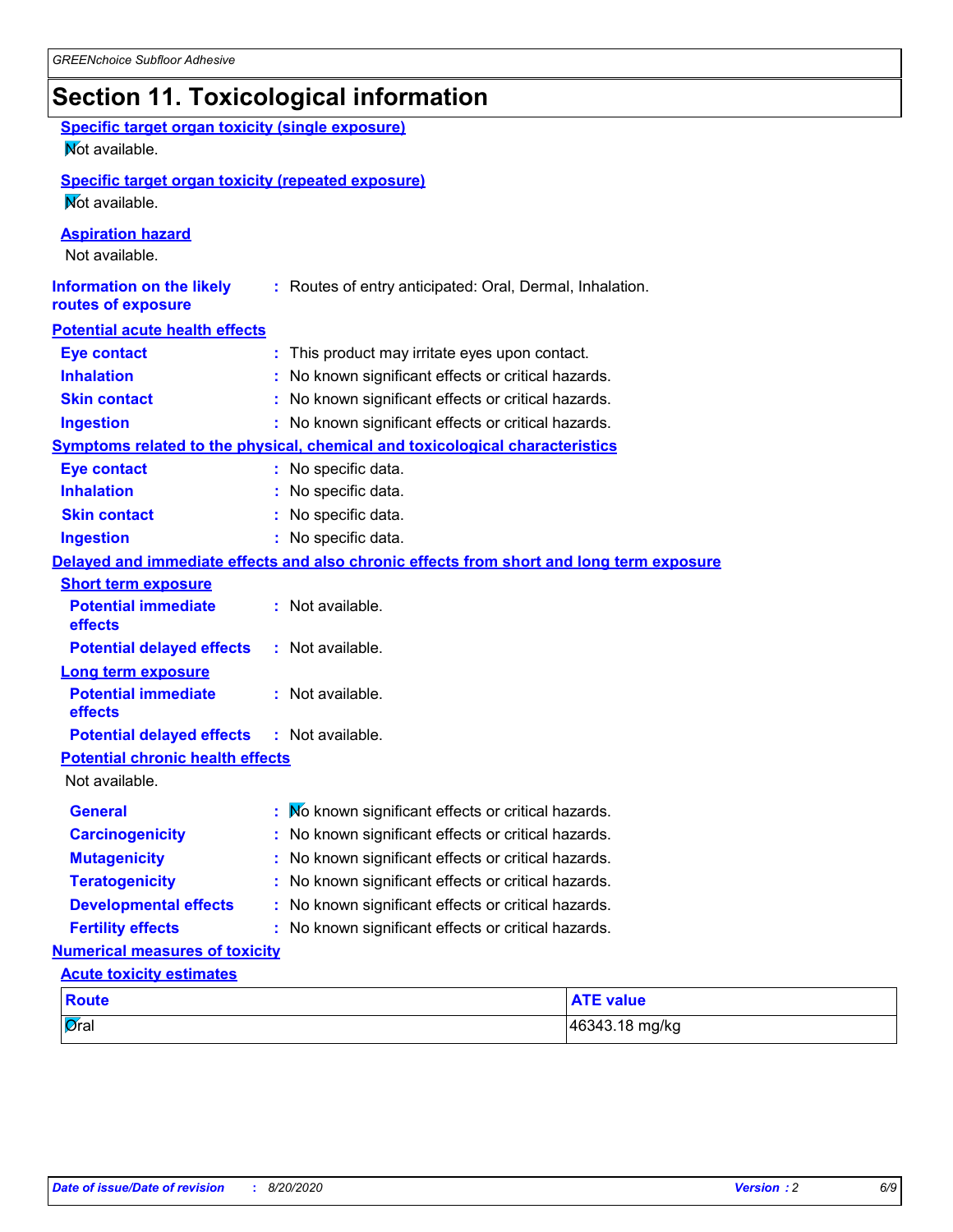### **Section 12. Ecological information**

#### **Toxicity**

**Not available.** 

#### **Persistence and degradability**

| <b>Other adverse effects</b>                            | : No known significant effects or critical hazards. |
|---------------------------------------------------------|-----------------------------------------------------|
| <b>Soil/water partition</b><br><b>coefficient (Koc)</b> | : Not available.                                    |
| <b>Mobility in soil</b>                                 |                                                     |
| Not available.                                          |                                                     |
| <b>Bioaccumulative potential</b>                        |                                                     |
| Not available.                                          |                                                     |

### **Section 13. Disposal considerations**

The generation of waste should be avoided or minimized wherever possible. Disposal of this product, solutions and any by-products should at all times comply with the requirements of environmental protection and waste disposal legislation and any regional local authority requirements. Dispose of surplus and non-recyclable products via a licensed waste disposal contractor. Waste should not be disposed of untreated to the sewer unless fully compliant with the requirements of all authorities with jurisdiction. Waste packaging should be recycled. Incineration or landfill should only be considered when recycling is not feasible. This material and its container must be disposed of in a safe way. Empty containers or liners may retain some product residues. Avoid dispersal of spilled material and runoff and contact with soil, waterways, drains and sewers. **Disposal methods :**

### **Section 14. Transport information**

|                                      | <b>DOT</b><br><b>Classification</b> | <b>TDG</b><br><b>Classification</b> | <b>Mexico</b><br><b>Classification</b> | <b>ADR/RID</b>               | <b>IMDG</b>              | <b>IATA</b>              |
|--------------------------------------|-------------------------------------|-------------------------------------|----------------------------------------|------------------------------|--------------------------|--------------------------|
| <b>UN number</b>                     | Not regulated.                      | Not regulated.                      | Not regulated.                         | Not regulated.               | Not regulated.           | Not regulated.           |
| <b>UN proper</b><br>shipping name    |                                     |                                     |                                        |                              |                          |                          |
| <b>Transport</b><br>hazard class(es) | $\overline{\phantom{m}}$            | $\overline{\phantom{0}}$            | $\qquad \qquad$                        | $\qquad \qquad \blacksquare$ | $\overline{\phantom{0}}$ | $\overline{\phantom{0}}$ |
| <b>Packing group</b>                 | $\overline{\phantom{a}}$            | -                                   |                                        | -                            |                          | -                        |
| <b>Environmental</b><br>hazards      | No.                                 | No.                                 | No.                                    | No.                          | No.                      | No.                      |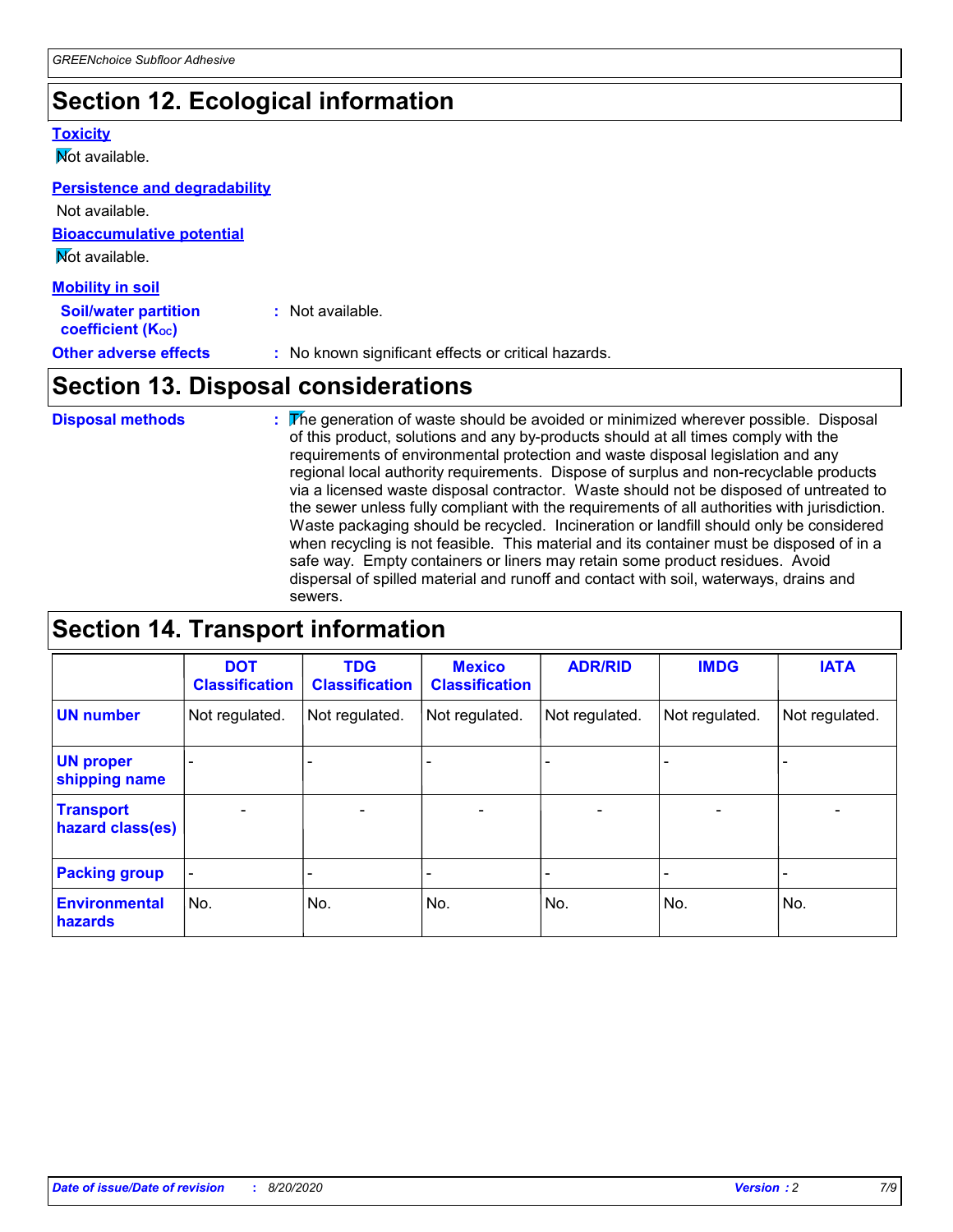### **Section 15. Regulatory information**

#### **U.S. Federal regulations**

#### **SARA 302/304**

#### **Composition/information on ingredients**

No products were found.

**SARA 304 RQ :** Not applicable.

**SARA 311/312**

**Classification :** Not applicable.

**Composition/information on ingredients**

No products were found.

| <b>State regulations</b>   |                                                                     |
|----------------------------|---------------------------------------------------------------------|
| <b>Massachusetts</b>       | : The following components are listed: GLYCERINE MIST               |
| <b>New York</b>            | : None of the components are listed.                                |
| <b>New Jersey</b>          | : The following components are listed: GLYCERIN; 1,2,3-PROPANETRIOL |
| <b>Pennsylvania</b>        | : The following components are listed: 1,2,3-PROPANETRIOL           |
| <b>California Prop. 65</b> |                                                                     |
|                            |                                                                     |

This product does not require a Safe Harbor warning under California Prop. 65.

#### **International regulations**

|             |  |  | <b>Chemical Weapon Convention List Schedules I, II &amp; III Chemicals</b> |  |
|-------------|--|--|----------------------------------------------------------------------------|--|
| Not listed. |  |  |                                                                            |  |

#### **Montreal Protocol**

Not listed.

**Stockholm Convention on Persistent Organic Pollutants** Not listed.

**UNECE Aarhus Protocol on POPs and Heavy Metals**

Not listed.

#### **Inventory list**

**China :** Not determined. **United States TSCA 8(b) inventory :** All components are active or exempted.

### **Section 16. Other information**

**Hazardous Material Information System (U.S.A.)**



**Caution: HMIS® ratings are based on a 0-4 rating scale, with 0 representing minimal hazards or risks, and 4 representing significant hazards or risks. Although HMIS® ratings and the associated label are not required on SDSs or products leaving a facility under 29 CFR 1910.1200, the preparer may choose to provide them. HMIS® ratings are to be used with a fully implemented HMIS® program. HMIS® is a registered trademark and service mark of the American Coatings Association, Inc.**